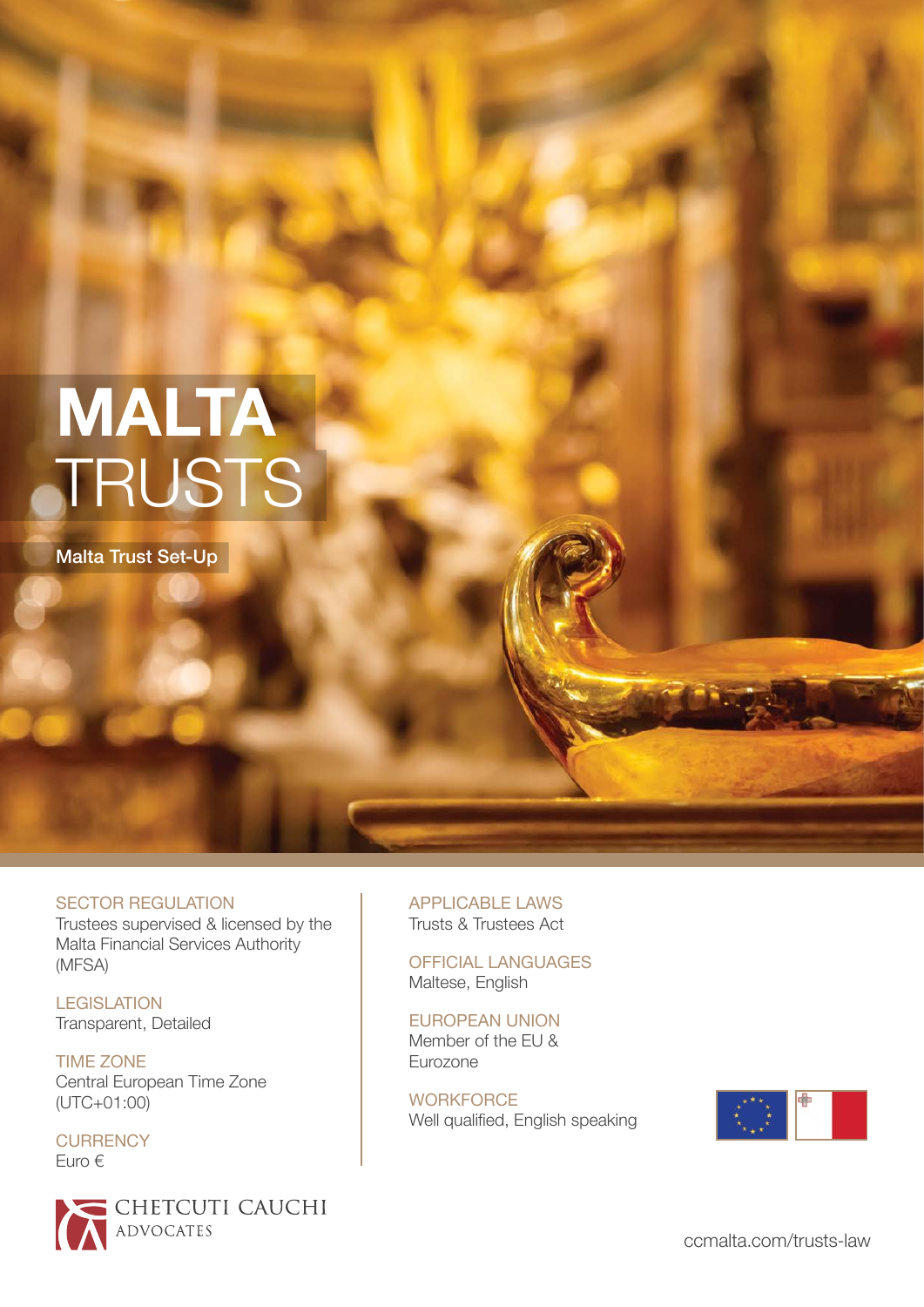

### **MALTA**

Malta enjoys a stable political climate and a bi-partisan political scene that is largely convergent on issues of national and economic importance. The country's economy is considered to be one of the best performers in the EU, maintaining growth during the financial crisis. In 2015, Malta experienced a 6.3% GDP growth whilst unemployment was down to 5.4%. Malta has been a member of the EU since 2004 and of the Schengen Area since 2007.

Malta is a civil law country which has adopted trusts in its legislation and allows for the creation of domestic trusts. Trusts have, among other things, become very flexible and efficient vehicles for asset protection and asset management in Malta

### LEGAL BASIS

Today Malta's trusts and estates law allows for the beneficial, yet secure, protection of a person's wealth and property. The setting up of trusts in Malta is regulated by the Trusts and Trustees Act. The Act also provides for the appointment of the Malta Financial Services Authority (MFSA) as the authority in charge of the authorisation and supervision of trustees. The Act also incorporates the provisions of the Hague Convention on the Law Applicable to Trusts and on their Recognition as ratified.

#### LEGAL FORM

A trust is a legal institute and does not have legal personality. Ownership of the trust assets is vested in the trustee who is holding assets for the benefit of beneficiaries whether named or still to be determined. There are various types of trusts which can be set up under Maltese law including; fixed interest trusts, discretionary trusts, charitable trusts, protective trusts, and unit trusts.



#### BENEFITS OF A MALTA TRUST



Fast process; 3 days



Fully Confidential & Flexible; No Registrations & flexibility in terms of trust deed



EU authorisation; Trustees authorised by the MFSA



Trust Mobility; Trust is able to be re-domiciled to another iurisdiction



Certainty & Security; Malta's own domestic trust law



Planning for Generations; Efficient distribution of assets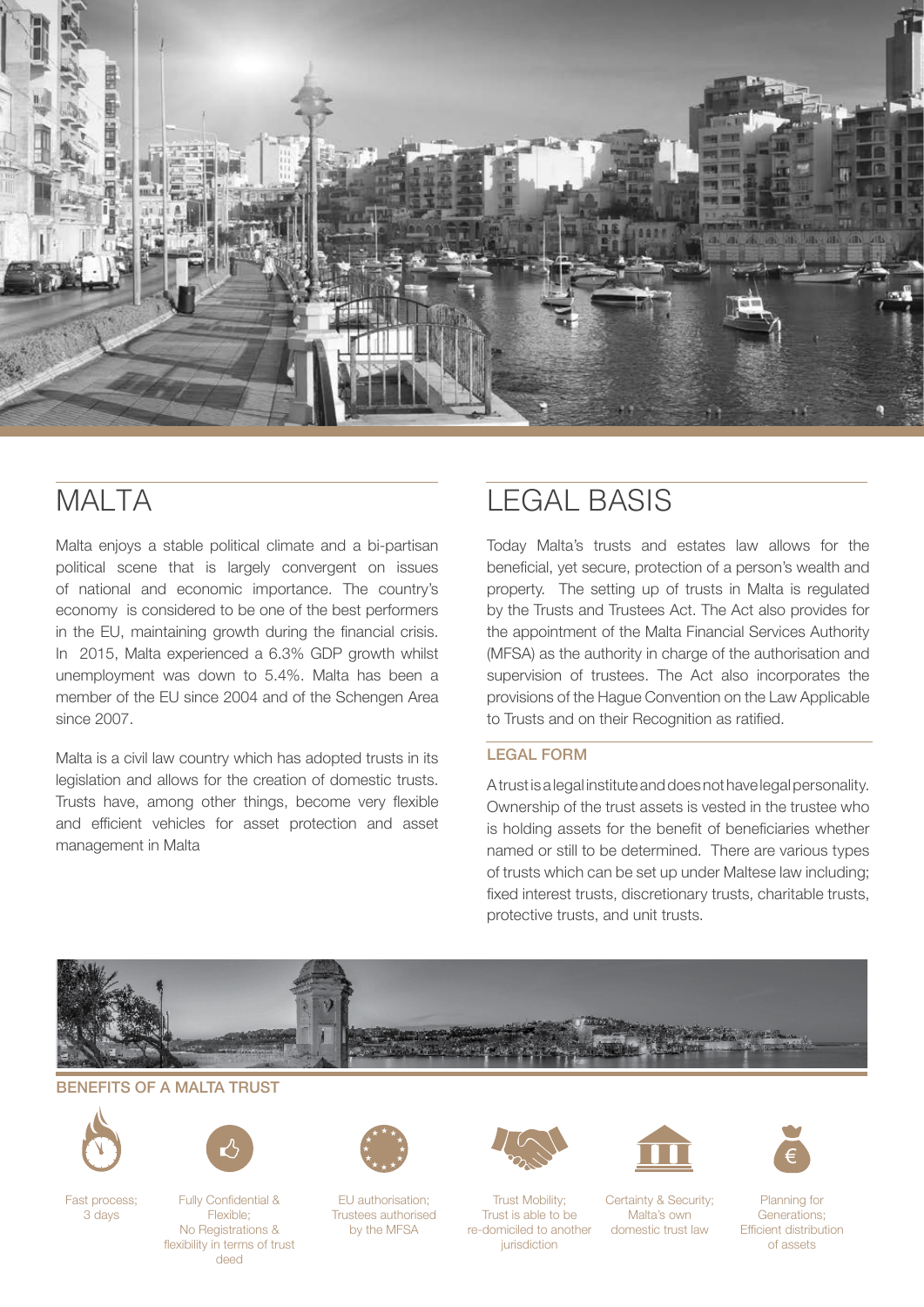

### KEY REQUIREMENTS

Malta Trusts are subject to annual requirements including drawing up of accounting records and due diligence updates.

#### TRUST SETTLEMENT

Assets are transferred to the trustee through the formal trust settlement. Typical assets that are settled in trust are shares, stocks, bonds, units, bank accounts, immovable property, bank accounts, intellectual property and art

#### **SETTLOR**

The settlor is the person who settles the assets in the trust, who upon doing such transfer no longer remains the owner and therefore no longer enjoys control thereon.

#### MALTA TRUSTEE

To ensure the highest level of security, the Malta Trusts and Trustees Act provides for strict regulations relating to the authorisation and supervision of trustees. The trustee is entrusted with the legal title to the trust assets.

#### PROTECTOR

The protector is the person who can oversee the conduct of the trustee and who has the power to appoint new or additional trustees, remove trustees and often has veto powers on certain decisions of importance relating to trust assets.

#### **BENEFICIARIES**

The beneficiaries are the persons who may benefit from the assets of the trust, and they may be indicated by either; name or class or relationship to a person alive or dead. A beneficiary of a Malta trust is entitled to charge or sell or otherwise deal with his interest in the trust in any manner –subject to the terms of the trust.